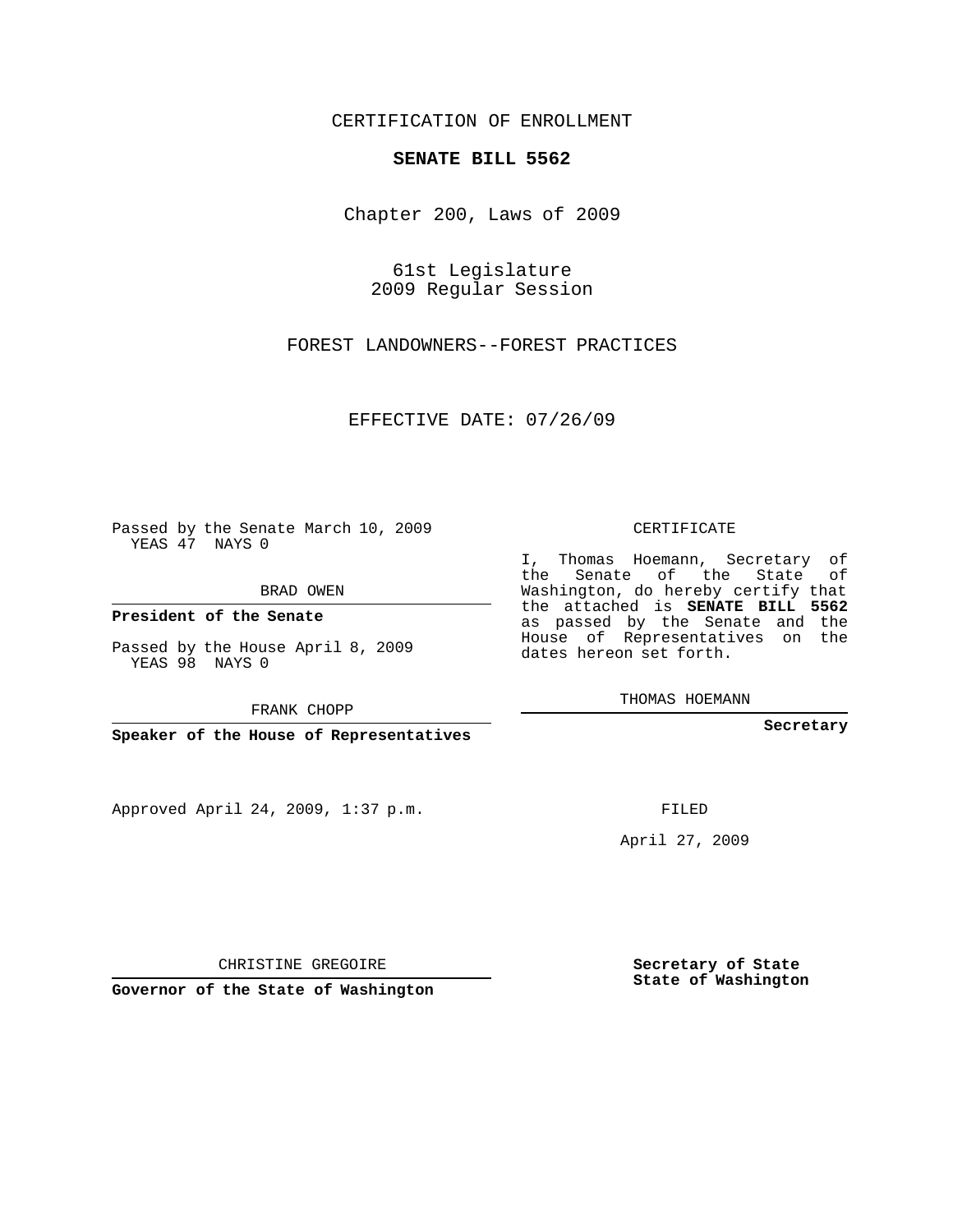## **SENATE BILL 5562** \_\_\_\_\_\_\_\_\_\_\_\_\_\_\_\_\_\_\_\_\_\_\_\_\_\_\_\_\_\_\_\_\_\_\_\_\_\_\_\_\_\_\_\_\_

\_\_\_\_\_\_\_\_\_\_\_\_\_\_\_\_\_\_\_\_\_\_\_\_\_\_\_\_\_\_\_\_\_\_\_\_\_\_\_\_\_\_\_\_\_

Passed Legislature - 2009 Regular Session

**By** Senators Morton, Hargrove, Jacobsen, Sheldon, Holmquist, Schoesler, Shin, and Stevens

**State of Washington 61st Legislature 2009 Regular Session**

Read first time 01/27/09. Referred to Committee on Natural Resources, Ocean & Recreation.

 AN ACT Relating to protecting the ability of forest landowners to continue active forestry operations; amending RCW 7.48.305 and 7.48.310; and creating a new section.

BE IT ENACTED BY THE LEGISLATURE OF THE STATE OF WASHINGTON:

 NEW SECTION. **Sec. 1.** Commercial forestry produces jobs and revenue while also providing clean water and air, wildlife habitat, open space, and carbon storage. Maintaining a base of forest lands that can be utilized for commercial forestry is of utmost importance for the state.

 As the population of the state increases, forest lands are converted to residential, suburban, and urban uses. The encroachment of these other uses into neighboring forest lands often makes it more difficult for forest landowners to continue practicing commercial forestry. It is the legislature's intent that a forest landowner's right to practice commercial forestry in a manner consistent with the state forest practices laws be protected and preserved.

 **Sec. 2.** RCW 7.48.305 and 2007 c 331 s 2 are each amended to read as follows: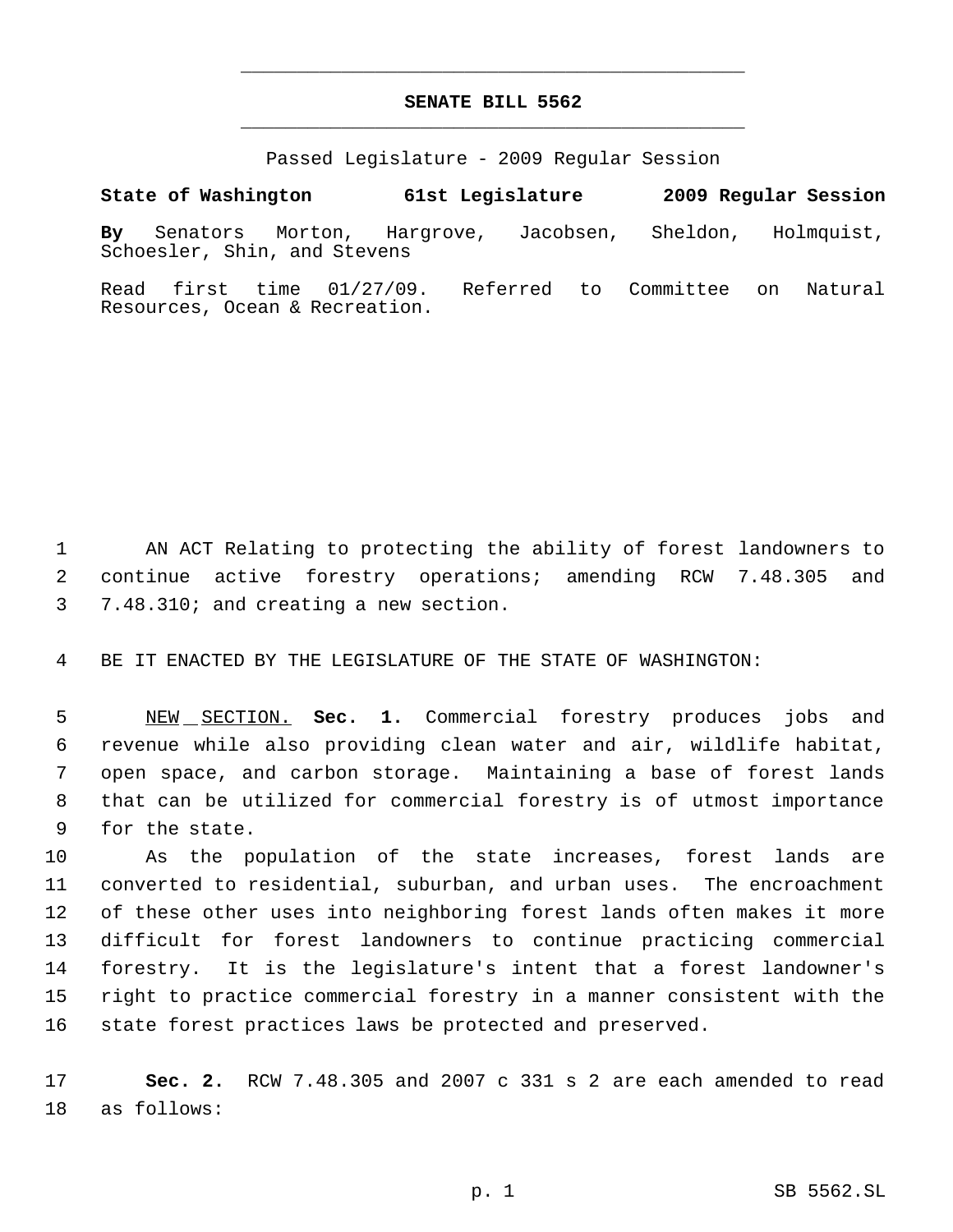(1) Notwithstanding any other provision of this chapter, agricultural activities conducted on farmland and forest practices, if consistent with good agricultural and forest practices and established prior to surrounding nonagricultural and nonforestry activities, are presumed to be reasonable and shall not be found to constitute a nuisance unless the activity or practice has a substantial adverse effect on public health and safety.

8 ((<del>If those</del>)) (2) Agricultural activities and forest practices 9 ((are)) undertaken in conformity with all applicable laws and rules( $(\tau$ 10 they)) are presumed to be good agricultural and forest practices not adversely affecting the public health and safety for purposes of this section and RCW 7.48.300. An agricultural activity that is in conformity with such laws and rules shall not be restricted as to the hours of the day or day or days of the week during which it may be conducted.

16 (3) The act of owning land upon which a growing crop of trees is 17 located, even if the tree growth is being managed passively and even if 18 the owner does not indicate the land's status as a working forest, is considered to be a forest practice occurring on the land if the crop of 20 trees is located on land that is capable of supporting a merchantable stand of timber that is not being actively used for a use that is 22 incompatible with timber growing. If the growing of trees has been 23 established prior to surrounding nonforestry activities, then the act 24 of tree growth is considered a necessary part of any other subsequent stages of forest practices necessary to bring a crop of trees from its planting to final harvest and is included in the provisions of this section.

 (4) Nothing in this section shall affect or impair any right to sue for damages.

 **Sec. 3.** RCW 7.48.310 and 2007 c 331 s 3 are each amended to read as follows:

32 ((As used in)) For the purposes of RCW 7.48.305 only:

 (1) "Agricultural activity" means a condition or activity which occurs on a farm in connection with the commercial production of farm products and includes, but is not limited to, marketed produce at roadside stands or farm markets; noise; odors; dust; fumes; operation of machinery and irrigation pumps; movement, including, but not limited